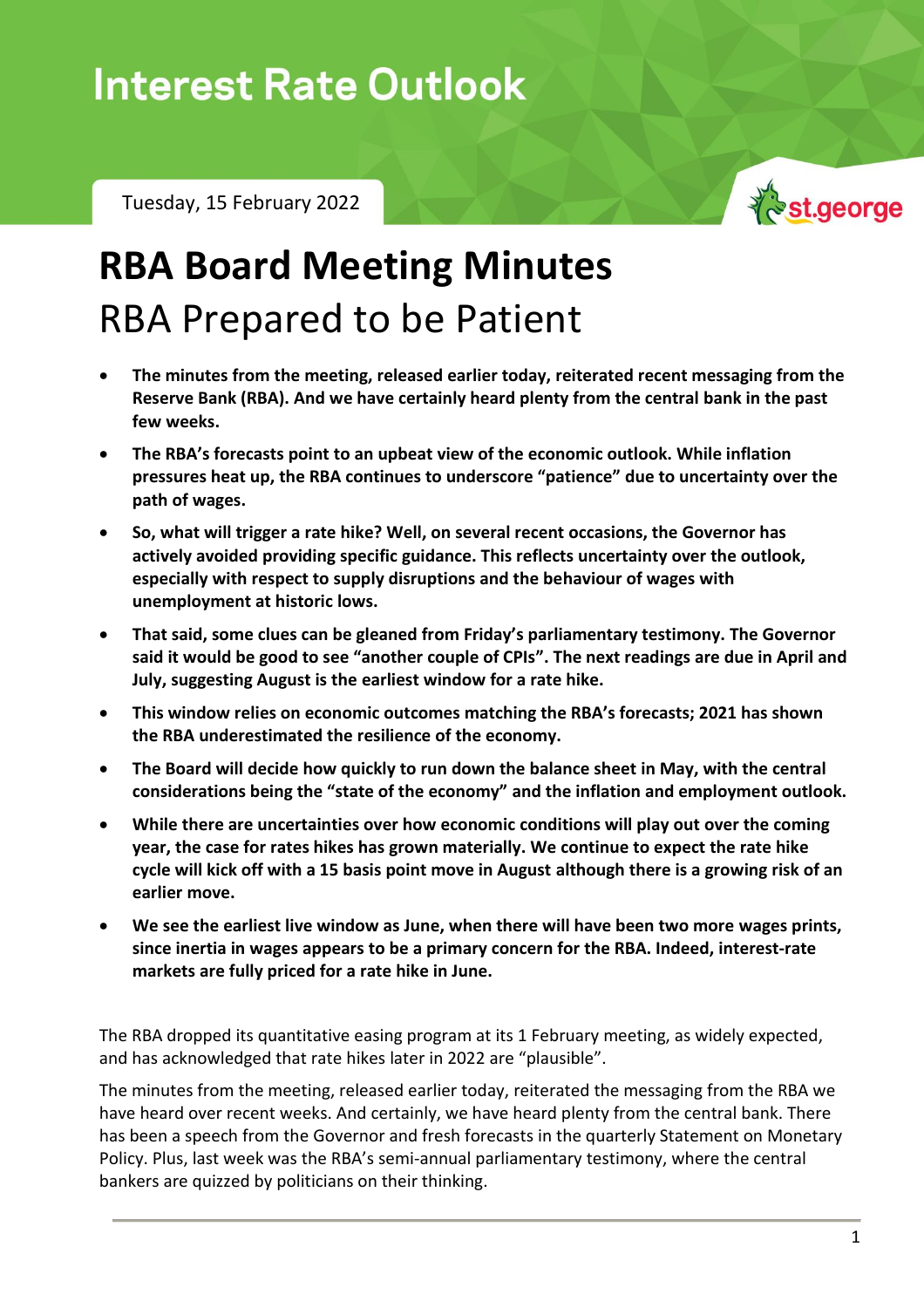So, taking all this into consideration, we have outlined the key messages.

#### **How is the economy tracking?**

The RBA reiterated in the minutes the economy was in good shape in the lead up to the Omicron outbreak, and that the new variant will likely have less of an impact on the economy than earlier waves. The surge in cases will weigh on growth in the March quarter. The adjustment to growth will primarily occur through hours worked, rather than employment. Timely measures of consumption suggest spending has been "relatively resilient".

The minutes note the labour market has recovered much faster than expected, with unemployment at its lowest level in more than a decade and labour force participation around historic highs. However, while wages have picked up – as measured by the wage price index – they are only around the "subdued" rates from before the pandemic. The central bank has acknowledged, however, that broader measures of employee earning have picked up more significantly. This is consistent with an increase in bonus payments, a pick up in job turnover, and more work at overtime rates.

Meanwhile, there was an upswing in business investment ahead of the Delta outbreak, supported by "tax incentives, strong corporate balance sheets and the broader recovery in demand conditions". However, it was noted that the RBA's liaison program suggested supply disruptions, including material and labour shortages, and planning bottlenecks, could slow some projects.

#### **What does the RBA expect looking ahead?**

The RBA's forecasts point to an upbeat view of the outlook. GDP is forecast to grow by 4.25% in 2022 and the unemployment rate is expected to fall below 4.0% later in 2022 – a level not sustained since the 1970s.

But the RBA has continued to emphasise there is a lot of uncertainty over how conditions will evolve, particularly with respect to inflation and wages. And this is why the RBA continues to underscore "patience" while inflation pressures heat up and markets are fully pricing in hikes as soon as June.

The RBA expects near-term price pressures will be boosted by supply-chain disruptions flowing through to the cost of building materials and retail goods. But later in 2022, the RBA projects these pressures will broaden, including via a pickup in labour costs (i.e. wages). However, the central bank has flagged the persistence of price pressures stemming from supply-chain disruptions remains unclear. Plus, there is also uncertainty over how quickly global consumption patterns will normalise, which will eventually take some of the heat out of goods inflation.

The other sticking point is wages. The RBA only expects a gradual pick up in wages but notes there is uncertainty over the behaviour of wages as with the unemployment rate around historical lows and the reopening of international borders.

### **What will trigger a rate hike?**

Economists and markets are pouring over every word that comes out of the RBA to try to determine what exactly will satisfy the RBA Board that inflation is "sustainably" in the target bands and, hence, justify a rate hike. This is also referred to as the RBA's reaction function.

But the RBA has deliberately been more ambiguous about its reaction function than usual. In fact, on several recent occasions, the Governor has actively avoided providing specific guidance on what will trigger a rate hike.

The RBA's reluctance is due to heightened uncertainty over how the economy will evolve as they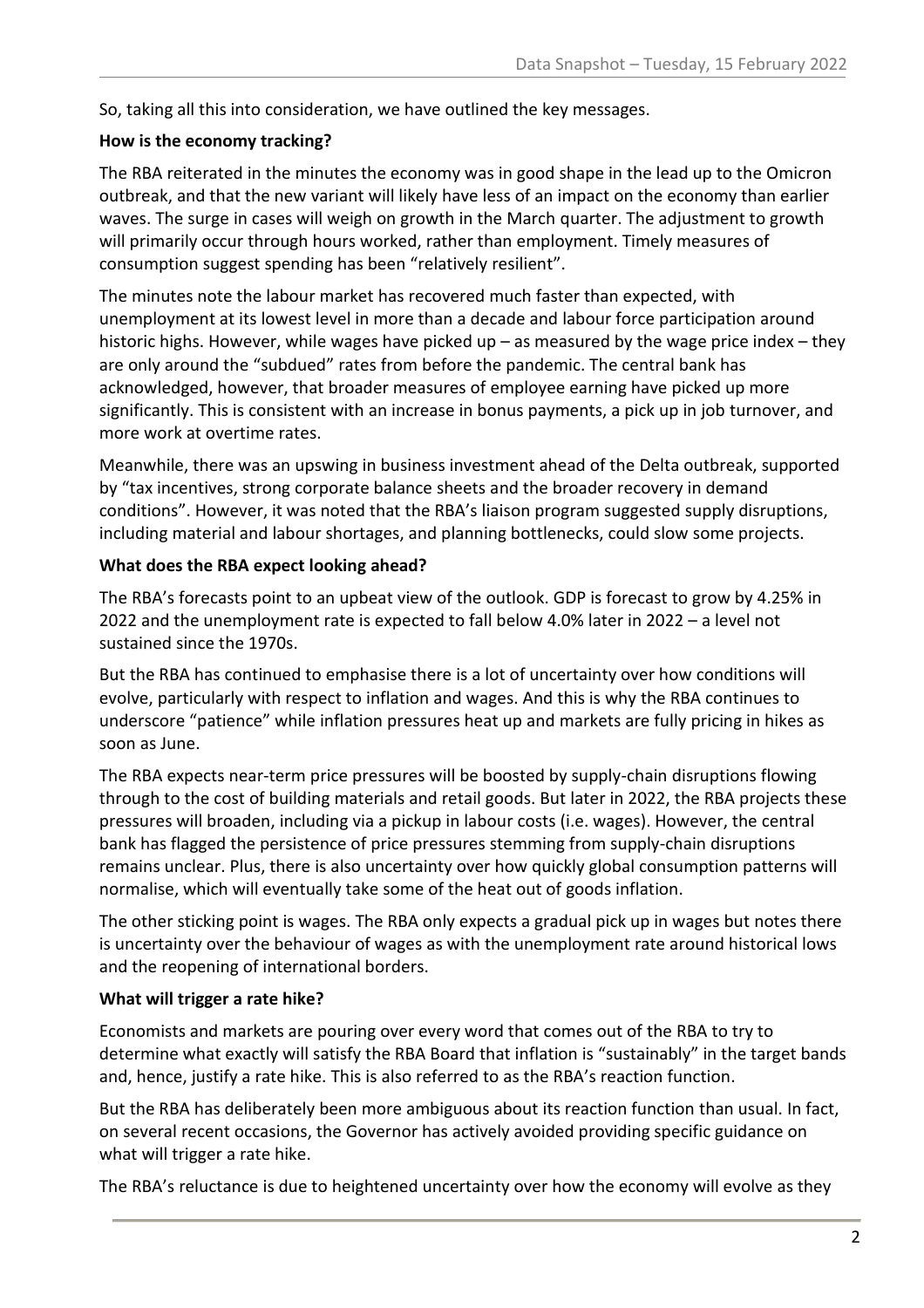navigate these unchartered waters. It is perhaps also likely because the RBA does not want to get locked into any particular course of action.

That said, a few important nuggets were dropped at the parliamentary testimony on Friday:

- The Governor said it would be good to see "another couple of CPIs [consumer price indices]" before hiking the cash rate, which is consistent with earlier guidance he has provided. The next readings will be released in April and July. It suggests the earliest window for a rate hike is August. However, this assumes that data will print in the way the RBA expects. In 2021, the RBA underestimated the resilience of the Australian economy; GDP, inflation and wages growth were above the RBA's forecasts and unemployment below.
- Assistant Governor Luci Ellis explained the RBA estimates an unemployment rate around the "high 3s to low 4s" is consistent with full employment. However, she emphasised there is considerable uncertainty around these estimates. The takeaway remains that with the unemployment rate at 4.2%, and heading lower, the labour market is already at, or approaching, full employment.
- Lastly, it was acknowledged that the RBA is monitoring broader measures of wages than the wage price index. These broader measures – which include bonuses and overtime payments – typically respond more quickly to the tightness in the labour market than the wage price index, the typical measure the RBA tracks closely. This suggests the RBA could be satisfied sooner that wages growth has picked up sufficiently.

The recent communications from the RBA have reinforced our expectation that the RBA will kick off the hiking cycle with a 15 basis point move in August, followed by another 25 basis points later in the year. The RBA can comfortably tick-off its goal of full employment, meaning the timing of the first hike will depend on CPI and wages. If inflation and wages evolve in line with the RBA's forecasts, August is the most likely window for the first move.

Another consideration for monetary policy, which has been overshadowed by cash rate speculation, is how quickly the RBA runs down its balance sheet. While the bond purchase program has ceased, the RBA will need to decide how to reinvest maturing bonds. The RBA can let the balance sheet shrink by not reinvesting maturing bonds. This will put upwards pressure on Australian dollar and mortgage rates. The minutes flag the Board will decide on reinvestment in May, with the central considerations being the "state of the economy" and the inflation and employment outlook.

> **Matthew Bunny, Economist** Ph: (02) 8254 0023